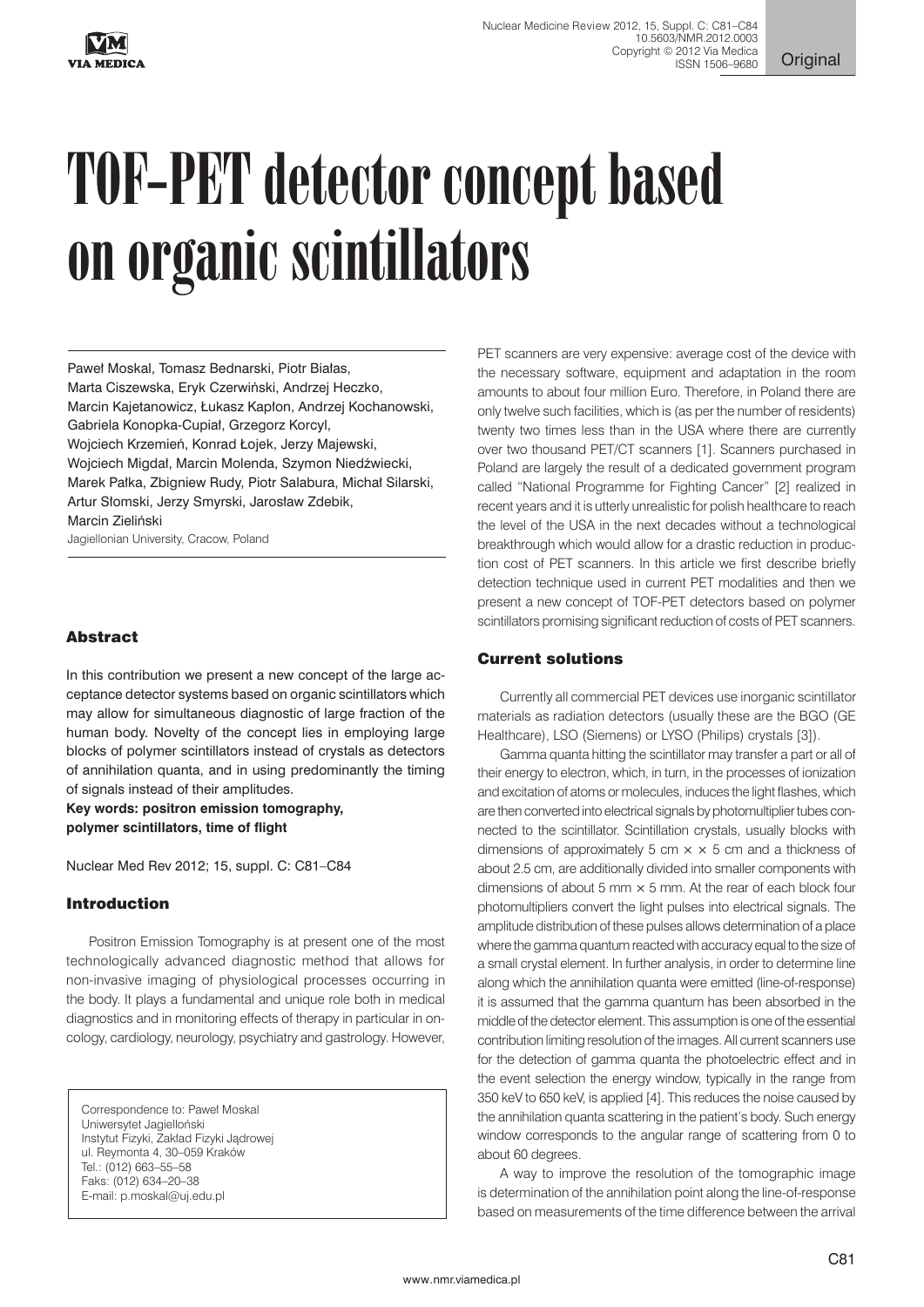of the gamma quanta to the detectors. This technique is known as TOF (time of flight), and tomographs which use the time measurements are termed TOF-PET. In practice, due to the finite resolution of the time measurement, it is possible to determine only a section along LOR in which the annihilation had occurred with the probability density determined by the time resolution. This improves the reconstruction of PET images by improving signal to noise ratio due to the reduction of noise propagation along the LOR during the reconstruction [5]. Attempts to use the time of flight in PET tomography have been undertaken since 1980 [6]. However, due to the use of inorganic scintillators characterized by very slow signals one could not obtain significant progress. Only the discovery of new LYSO and LSO crystals allowed for more efficient use of time measurements, but they still give signals of significantly longer decay and rise times than organic scintillators. A first commercial TOF-PET constructed in 2006 by PHILIPS based on LYSO scintillator crystal achieved 650 ps (FWHM) for time-of-flight resolution. In 2008 a prototype made by SIEMENS achieved the time resolution of about 550 ps with a scanner based on LSO crystals, which corresponds to the spatial resolution along the line-of-response amounting to 8 cm. Presently, there is ongoing research aiming at discovery of new crystals, which would have better timing properties [6, 7].

As regards the scanning area the newest PET scanners manufactured by Siemens and Philips, are built from 24 to 29 thousand crystals combined with over 400 photomultipliers. Detector rings have an internal diameter ranging from 70 cm to 90 cm, width of about 18 cm and allow for imaging of the patient's body over a length of 190 cm. However, the image of the whole body is made in several steps taken moving the patient many times inside the tomograph by about half the width of the ring [3, 5]. At present, in order to get an image of the patient lengthwise over 180 cm one requires approximately 17 independent scans. With the current solutions the increase of the rings width in order to cover the entire human body is economically unrealistic, because the number of crystals, photomultipliers and electronics modules increase linearly with increasing longitudinal field of view.

## New concept

In order to decrease the costs of the PET scanners and to improve its TOF resolution we strive to build a TOF-PET detector using polymer scintillators instead of inorganic crystals. Novelty of the concept lies in employing predominantly the timing of signals instead of their amplitudes. The solution proposed will allow for the determination of position and time of the reaction of the gamma quanta based predominantly on the time measurement.

The plastic scintillators were so far not considered as potential sensors for PET detector due to their low density (1.03 g/cm<sup>3</sup>) and small atomic number of elements constituting the material. Fast organic scintillators are composed mainly of carbon and hydrogen. Small atomic number corresponds to small probability that gamma quanta transfer all their energy to the electrons in the scintillator through the photoelectric effect. Moreover, small density implies a small efficiency for the detection of gamma quanta. Linear absorption coefficient of gamma quanta with an energy of 511 keV for the plastic scintillator equals to  $0.098$  cm $^{-1}$  [8], and is more than eight times smaller than for the LSO crystals amounting to 0.821 cm–1 [6]. Therefore, the efficiency of the reaction of annihilation



**Figure 1.** Energy distribution of electrons scattered in the Compton effect by gamma quanta with an energy shown in the plot [9]. The distributions were made without taking into account the energy resolution, which for plastic detectors is about 18% (compared to energy resolution of about 12% for LSO blocks [3])

quantum in the scintillator layer with a thickness of 2.5 cm is 0.217 for the plastic and 0.872 for the LSO crystal. Consequently, the probability that two annihilation quanta react independently in 2.5 cm thick layer is 16 times smaller for the plastic detector than in the detector made of LSO crystals.

## Arguments in favor of polymer scintillators

Here we argue that disadvantages due to the low detection efficiency and negligible probability for photoelectric effect can be compensated by large acceptance and improved time resolution achievable with polymer scintillator detectors.

#### *Compton effect*

In polymer scintillators probability for the photoelectric effect is indeed negligible. But still it is possible to use events related to Compton effect inside the detector. The maximum energy deposition of electrons from the Compton edge is equal to about 340 keV. In Figure 1 we show Compton scattered electron energy distributions for: 1. the energy of gamma quanta reaching the detector without scattering in the patient's body, 2. after the scattering through an angle of 30 degrees and 3. after scattering under an angle of 60 degrees. The presented distributions show that in order to limit registration of quanta scattered in the patient to the range from 0 to 60 degrees (as used in the currently produced tomographs) one has to use an energy threshold of about 200 keV.

#### *Acceptance*

A low efficiency may be compensated when using: 1. a large diagnostic chamber, 2. 3D mode for reconstruction, and 3. ticker layers of scintillators. For this, however, novel detector solutions are required which would enable: 1. to build large chambers in a cost effective way, 2. to decrease the noise for the effective application of the 3D image reconstruction, and 3. to reconstruct a depth of interaction of gamma quanta in the thick detector material.

The above requirements may be realized when using polymer scintillators which are much cheaper than crystals. Typically,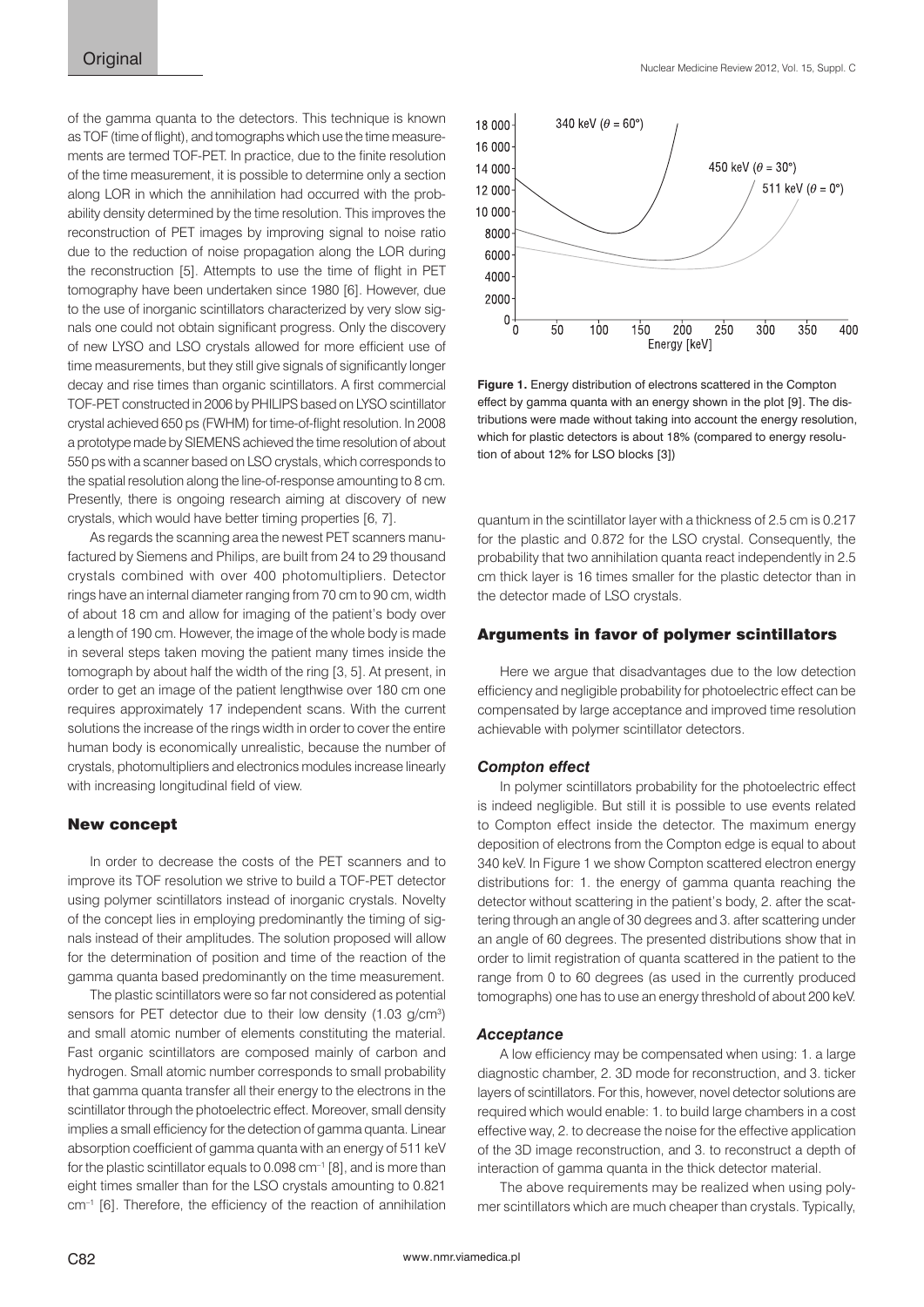for plastic scintillators, price per unit of volume is more than a factor of 30 lower than for BGO crystals and more than a factor of 80 lower than for LSO. In addition plastic scintillators can be easily produced in large sizes and various shapes, contrary to expensive inorganic crystals. In the 3D mode the geometric acceptance of e.g. one meter long chamber would increase on average by a factor of about five in the comparison to the present PET detectors. This feature in combination with the five times larger longitudinal field of view would lead to about 25 times more effective registration of pairs of annihilation quanta. Large acceptance would compensate the smaller efficiency, which in addition can also be increased by tick or multiple scintillator layers. Additionally: a larger longitudinal field of view would allow for simultaneous imaging of larger fraction of the body. In the case of current PET scanners such image of a whole body requires performance of many independent measurements in steps taken moving the patient inside the tomograph by about half the width of the ring [3, 5]. Thus, in case of the whole body examination, an increase of the longitudinal field view by a given factor would increase statistics of registered events by the same amount.

## *Time resolution*

The TOF resolution obtainable with plastic scintillators may be even better than 100 ps for large detector (even in the scale of meter [10, 11]). The time resolution depends predominantly on the ratio of number of photo-electrons produced in the converter to the duration of the signal. This is best for the plastic scintillators with decay time less than 2 ns and with still large light output of 10 000 photons/MeV. This can be compared to 40 ns decay time of LSO crystals with light output of 32 000. Better time properties will decrease the noise along the line of response and should allow for an effective 3D image reconstruction for the detector with large field of view. It can be shown, that when taking into account TOF in the image reconstruction, the sensitivity (image contrast) increases inversely proportional with the time resolution and directly proportional to the size of the examined object [5]. Absolute values of the improvement can be determined knowing that for an object with a diameter of 40 cm the time resolution of current PET scanners, which is about 600 ps, improve the image contrast by a factor of about four [5, 6]. Improving the time resolution down to 100 ps would improve it by another factor of six.

# Novel detector concepts

The proposed detector concepts are shown schematically in Figure 2. Such solutions may enable construction of large diagnostic chambers but they will require large blocks or strips of scintillator. For this purpose plastic scintillators are at most appropriate because their light attenuation length is very large (typically about 2 meters) contrary to rather short (typically 20 cm) light attenuation length of inorganic crystals. In addition plastic scintillators possess relatively low refractive index equal to 1.58 which for long path length implies smaller time spread in comparison to inorganic crystals characterized with larger refractive index as e.g. 1.85 for LSO or 2.15 for BGO.



**Figure 2.** Schematic view of one of the possibilities of arrangement of scintillation elements and photomultipliers for the diagnostic chambers of STRIP-PET and MATRIX-PET detector systems

In this contribution we discuss the solution referred to as MA-TRIX-PET and the other concept called STRIP-PET [12] is described more detailed in the accompanying paper [13].

# Matrix-PET

Uniqueness of the Matrix-PET constitutes the solution of light collection allowing for the conversion to the electric signal of direct light [14, 15]. The idea is demonstrated schematically in the left panel of Figure 3. This method allows to achieve a time resolution which is not affected by the deformation of light pulses due to reflections at scintillators surfaces. Such PET detector would consist of organic scintillator plates. The plates could be set in many ways so as to cover the whole body of the patient, for example as it is shown in the right panel of Figure 2. The measurement of time and amplitude of light signals is carried out by photomultipliers matrix arranged around the chamber. The interaction point within the plane of the plate can be reconstructed based on both: 1. the distribution of time of the signals from photomultipliers and 2. distribution of amplitudes of the recorded signals. Such solution enables also determination of the depth at which the gamma quantum has been absorbed (DOI) on the basis of the distribution of amplitudes of signals from photomultipliers arranged around the sides of the plates. This feature allows using of thick plates without worsening of spatial resolution due to "the DOI problem" occurring in the current PET tomographs. This solution would also enable effective usage of the TOF method permitting the determination of the annihilation point along the line-of-response based on the time difference in reaching the different scintillation plates by the gamma quanta, as demonstrated in the right panel of Figure 3. Polymer scintillators allow to obtain the time resolution better than 100 ps compared to 600 ps achievable in a current PET scanners. Such accuracy of TOF determination may significantly improve the sensitivity (image contrast) which increases inversely proportional with the time resolution and directly proportional to the size of the examined object [5].

## Summary

In this contribution we have presented novel solution for the detector system which may be applied in the Positron Emission